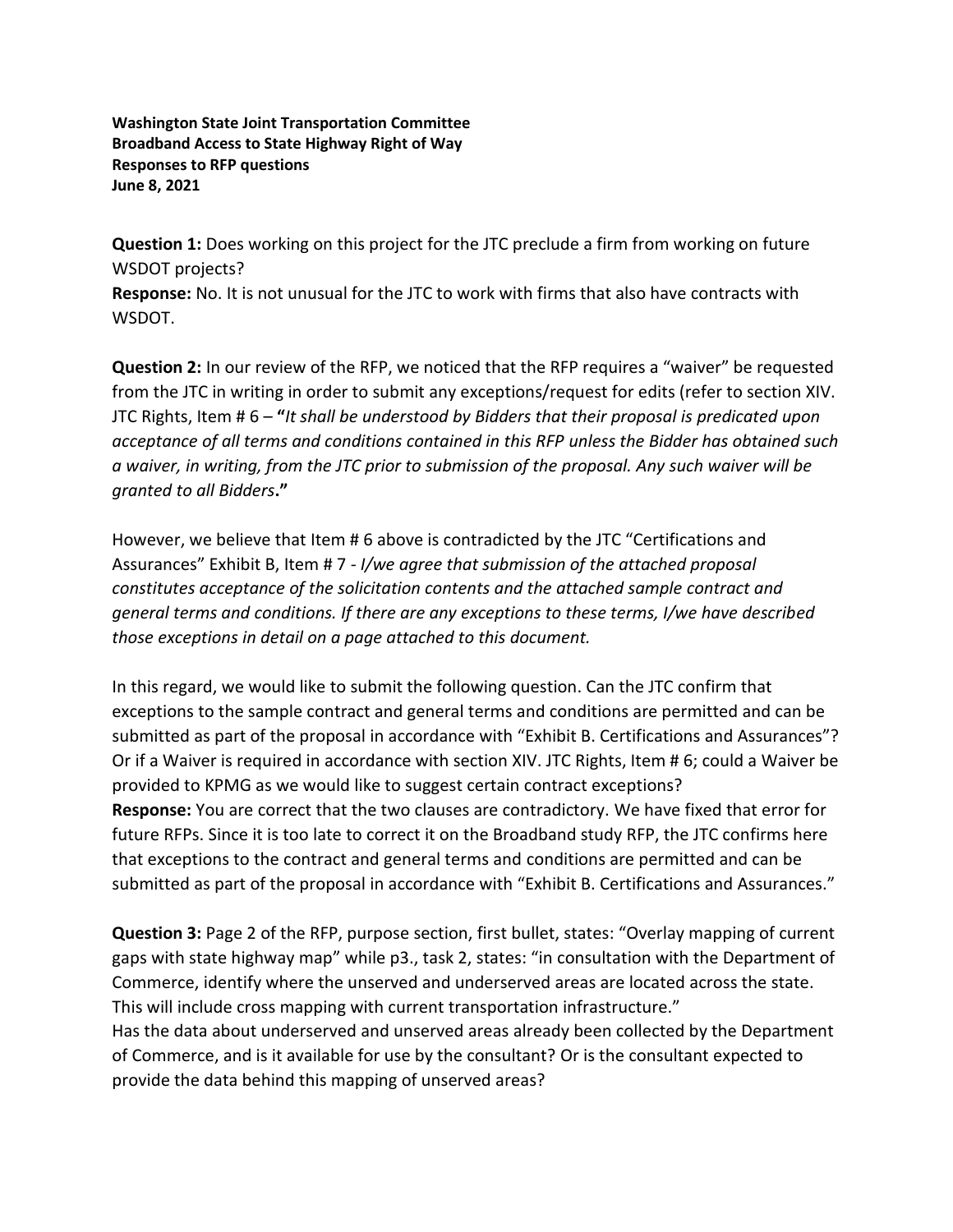**Response.** The Department of Commerce (DOC) has been working on obtaining better data on underserved and unserved areas. DOC will share what is has to date. Part of the study work will be to evaluate the DOC data and determine whether it is adequate to allow cross-mapping with the state highway system or whether it needs further refinement.

**Question 4**: On p2.; purpose section, third bullet, states: "Analyzing cost and value of providing broadband access" while p. 3, task 1-2 and p. 4, task 3- 4-5-6-7 make no mention of a cost estimate: "

Does the consultant need to prepare a cost and value estimate as an interim deliverable? Or is this not a required deliverable for tasks 1-7 as long as the stated deliverables are provided? **Response:** The language in question was drafted to capture the following requirement from the Legislature's study language:

What the appropriate taxonomy to apply to areas unserved or underserved by broadband is to better prioritize and contextualize the urgency of the need for broadband infrastructure in a given area. *§7(a)(i) ESHB 1457*

The study language is seeking a system of prioritizing potential broadband infrastructure projects to provide better structure to the prioritization process. We're not looking for an actual cost and value of specific projects, rather for a system to aid in assessing project selection.

**Question 5:** Page 6, Item 5, states "The consultant shall prepare draft deliverables as described above in tasks 1-7".

Can you confirm that the deliverables as described and stated in tasks 1-7 should form the basis for the consultant's work?

**Response:** Tasks 1-6 feed into the ultimate point of the study, the final report. We also ask that potential respondents be mindful of the following direction in the RFP:" Consultants are encouraged to recommend additions and/or alternatives to better accomplish the study's stated objectives." We are not content experts at the JTC. We are interested in hearing ideas from content experts on better ways to accomplish the study's objectives as documented in §7 of ESHB 1457 and in the RFP.

**Question 6:** We also request a copy of all interested bidders following the intent to bid deadline.

**Response:** The following entities submitted letters of intent to bid:

- Tilson Technology Management
- Berk Consulting
- Horrocks engineers
- KPMG
- Ernst & Young infrastructure advisers